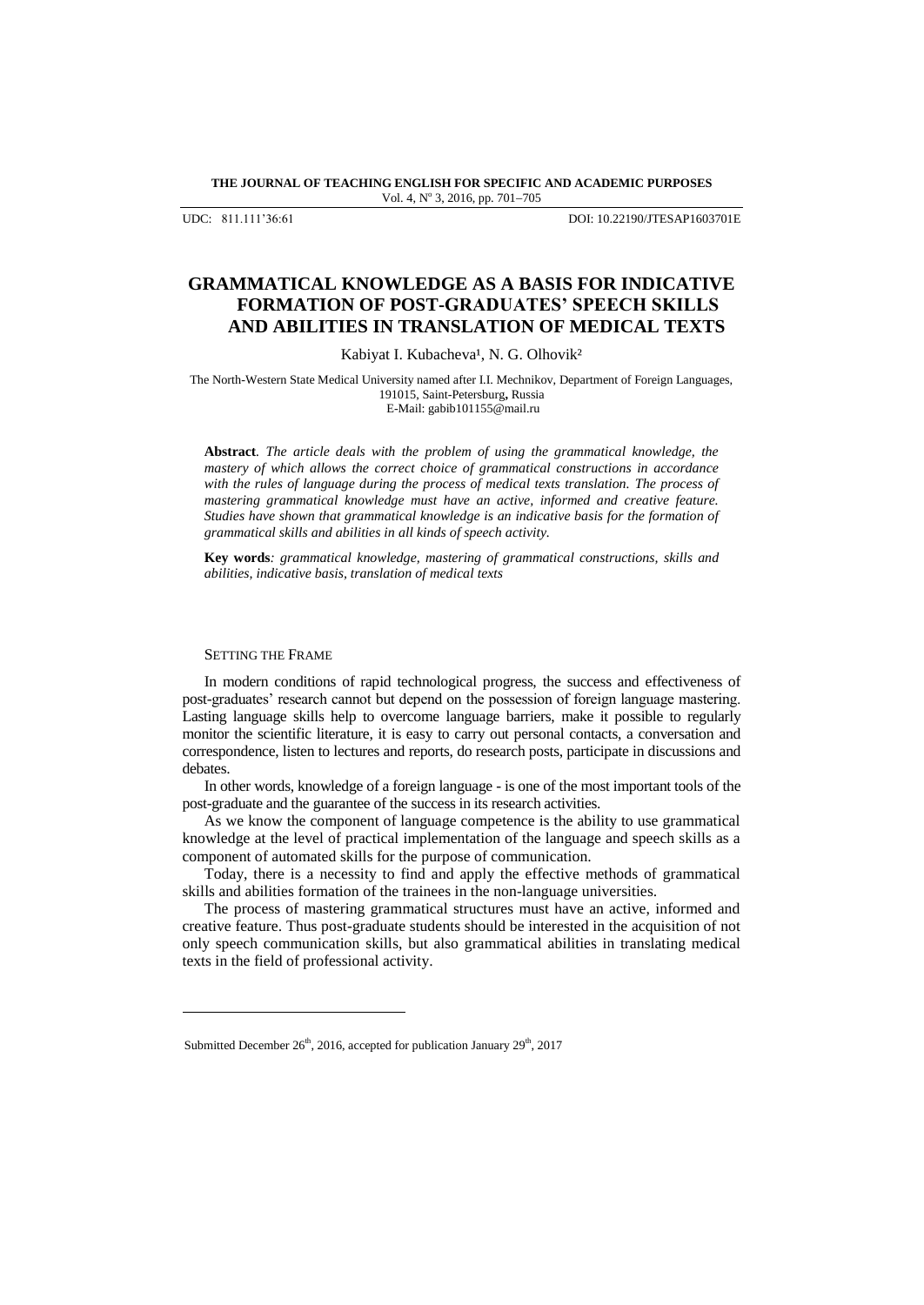Grammatical knowledge is tentative basis for the formation and in our case improving speech and language grammar skills in expressive and receptive types of speech activity.

The knowledge of language and speech standards using of grammatical material is a knowledge of grammar, the mastery of which allows the correct choice of grammatical constructions in accordance with the rules of language during the process of medical texts translation.

These include knowledge of the formation rules and the use of tense forms of verbs in active and passive voices, the rules of verbs translation from one voice into another, knowledge of word formation rules and different constructions (participial, infinitive, gerund) and moods (imperative, indicative and subjunctive).

The study of different methodological research works of sublanguages, as well as our analysis performed of modern texts on medical topics allowed to establish the fact that they increasingly use the following grammatical phenomena: the Infinitive – Complex Subject, Complex Object, Participle I and Participle II, Gerund, Passive Voice, emphatic constructions and polysemantic verbs.

*Here are some examples of grammatical phenomena.*

#### *Infinitive constructions*

*Infinitive in the function of object*

| The patient                                    | was asked         | to sit up.                                |  |  |
|------------------------------------------------|-------------------|-------------------------------------------|--|--|
| Infinitive in the function of verbal predicate |                   |                                           |  |  |
| The aim of this study                          | is to find        | a new method of treatment.                |  |  |
| Infinitive in the function of modal predicate  |                   |                                           |  |  |
| The old man                                    | must be suffering | from pains in the joints.                 |  |  |
| Complex Subject predicate in Active Voice      |                   |                                           |  |  |
| This patient admitted                          | seems to suffer   | from asthma.                              |  |  |
| Complex Subject predicate in Passive Voice)    |                   |                                           |  |  |
| This way of treatment                          | is considered     | to have been effective.                   |  |  |
| Complex Object                                 |                   |                                           |  |  |
| I<br>think<br>We                               |                   | him to undertake this research carefully. |  |  |

ΙΙ We observed him undertake this research carefully.

In the first sentence (I) after verbs want, suppose, expect, know, prove, consider, think, believe and others, the Infinitive is used with a particle to.

In the second sentence (II) after verbs expressing perception of senses, such as: hear, observe, see, watch, feel, notice, and verbs: have, let, make, the Infinitive is used without the particle to.

### *Participial constructions*

| The Subjective Participial Construction |                               |  |  |
|-----------------------------------------|-------------------------------|--|--|
| She was seen                            | breathing so hard in walking. |  |  |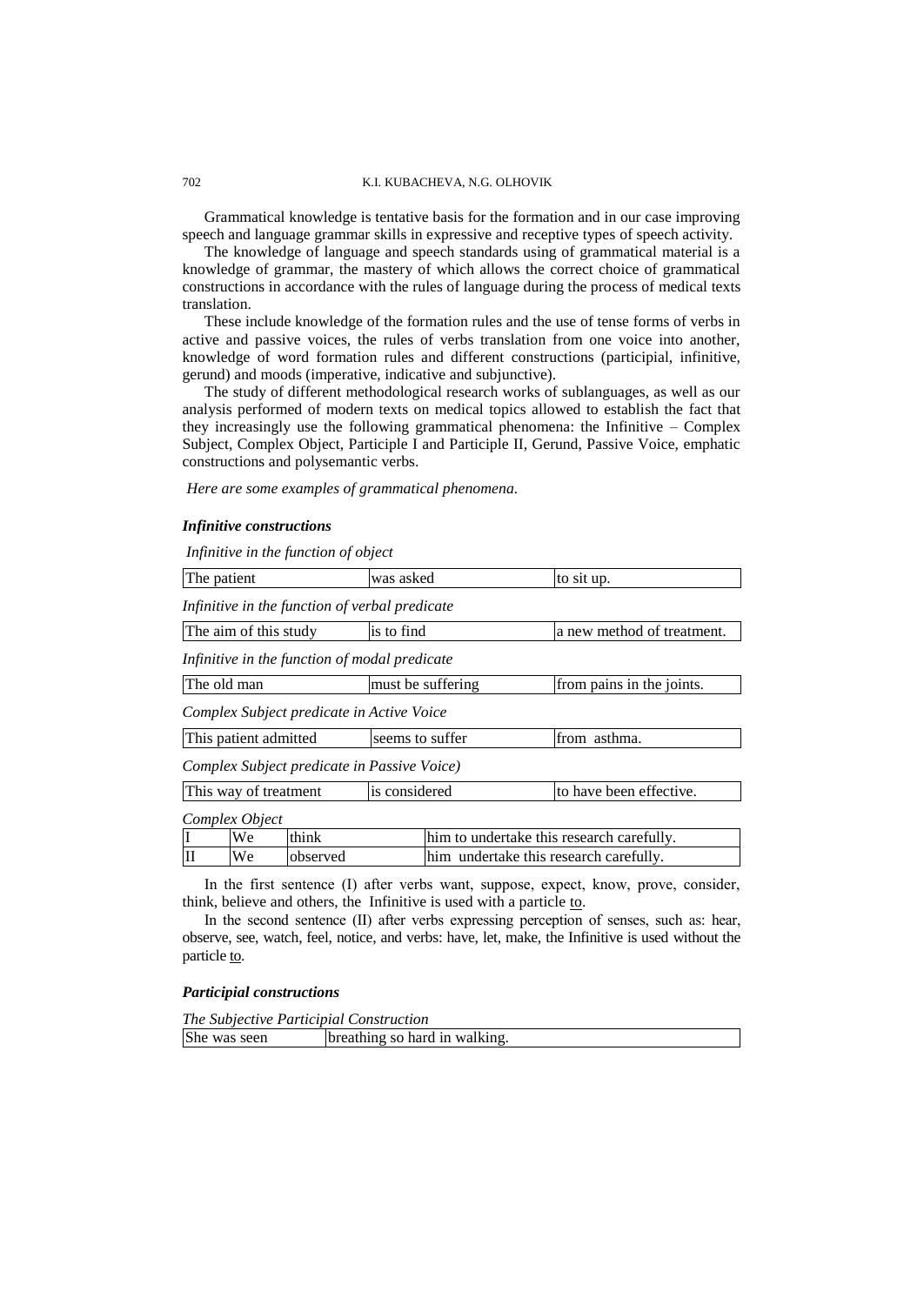Grammatical Knowledge as a Basis for Indicative Formation of Post-Graduates' Speech Skills... 703

| <b>Objective Participial Construction</b> |  |
|-------------------------------------------|--|
|-------------------------------------------|--|

| I want     | to have this investigation made.     |
|------------|--------------------------------------|
| They found | the operating theatre well equipped. |

*The Absolute Participial Construction*

| Allergic diseases are widely spread, | many people being susceptible to them. |
|--------------------------------------|----------------------------------------|
|                                      |                                        |

| The Prepositional Absolute Participial Construction with the preposition "with" |                                                                               |  |  |
|---------------------------------------------------------------------------------|-------------------------------------------------------------------------------|--|--|
|                                                                                 | Some contagious diseases affect only with children under 10 years of age most |  |  |
| children.                                                                       | frequently infected.                                                          |  |  |

## *G e r u n d*

*Gerund in function of the subject* e.g Dieting can lead to a temporary weight loss. *Gerund in direct object function* e.g. This new approach is worth considering. *Gerund in an indirect function*  e.g. He was responsible for collecting statistical information of HIV infection. *Gerund in the function of attribute* e.g. The risk of contracting HIV infection is high among teenagers. *Gerund in adverbial function* e.g. In carrying out this research he used this remedy. *Gerund phrases* e.g. They insisted on this patient being operated on immediately. Many ecologists object to pesticides being used in agriculture. *Should / Would* e.g. The patient should take this medicine if the doctor prescribes it for him.

 The doctor recommended that the patient should follow a strict diet. If I were you, I would consult an ENT specialist.

*Grammatical constructions in the Passive Voice*

# *The table below shows the forms of the Passive voice*

### *Forms of the Passive voice*

| Indefinite |               | Present This hard patient is                                 |  | examined by the doctor every day |           |
|------------|---------------|--------------------------------------------------------------|--|----------------------------------|-----------|
|            |               |                                                              |  |                                  |           |
|            |               |                                                              |  |                                  |           |
|            | Past          | This hard patient was                                        |  | examined by the doctor yesterday |           |
|            | <b>Future</b> | This hard patient will be                                    |  | examined by the doctor tomorrow  |           |
| Continuous | Present       | This hard patient is being                                   |  | examined by the doctor now       |           |
|            | Past          | This hard patient was being                                  |  | examined by the doctor when you  |           |
|            |               |                                                              |  |                                  | came      |
| Perfect    | Present       | This hard patient has just been                              |  | examined by the doctor           |           |
|            | Past          | This hard patient had been                                   |  | examined by the doctor By 2      |           |
|            |               |                                                              |  |                                  | o'clock   |
|            |               |                                                              |  |                                  | yesterday |
|            | Future        | This hard patient will have been examined by the doctor by 2 |  |                                  |           |
|            |               |                                                              |  |                                  | o'clock   |
|            |               |                                                              |  |                                  | tomorrow  |
|            |               |                                                              |  |                                  |           |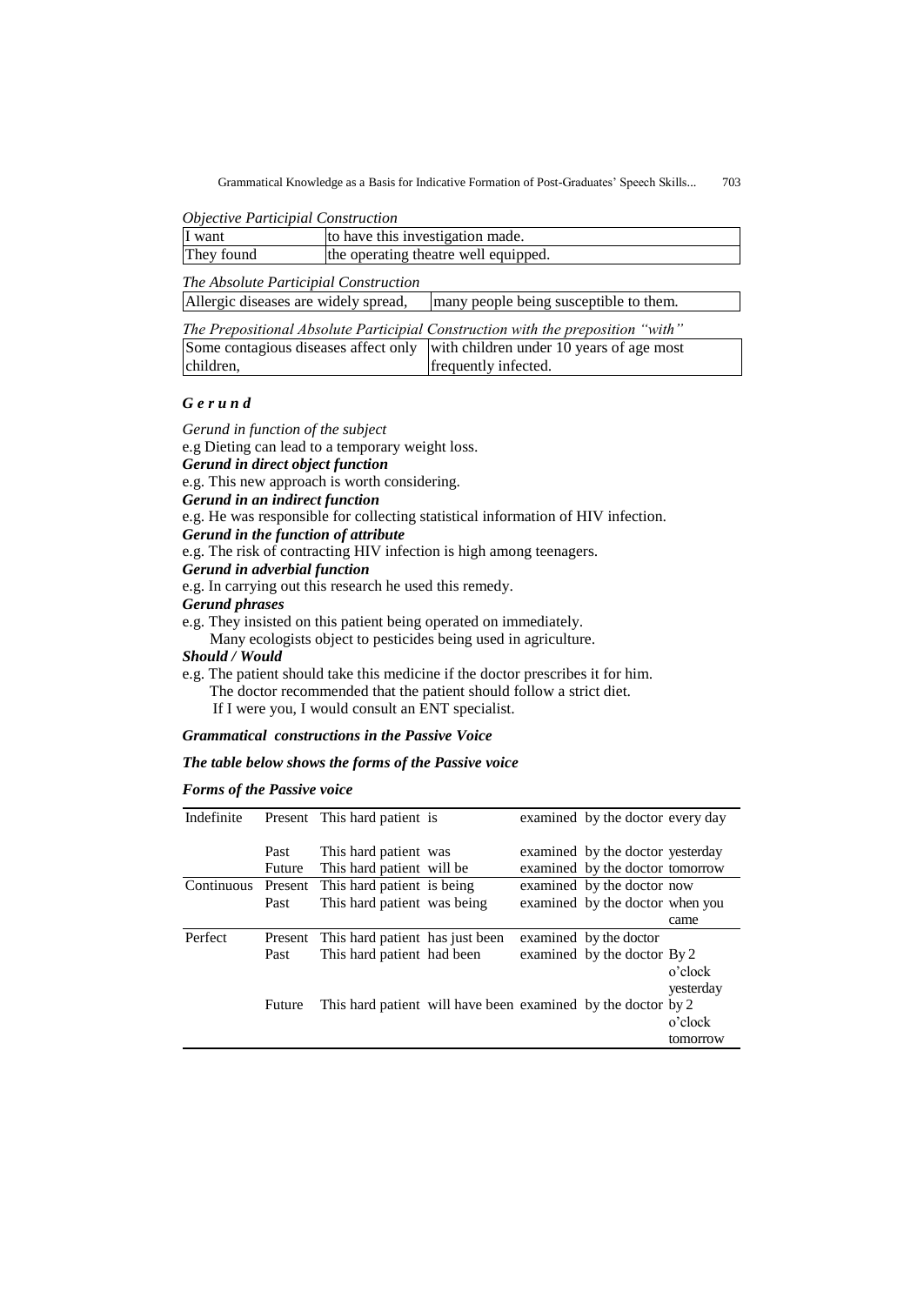The usage of grammatical material in scientific texts leads to the conclusion that the formation of linguistic competence on the grammatical level requires a good knowledge of the most applied tense forms of the verb: Present Simple, Present Continuous, Past simple, Present Perfect, Past Perfect, Present Perfect Continuous, Future Simple.

e.g. 1. The doctor usually prescribes the treatment for the patients and the nurses carry out the prescribed treatment. (Present Simple)

2. Last week these patients recquired constant nursing then they began to help one another to get up, to sit up etc. (Past simple)

3. The doctor has just come into the ward to examine this hard patient.(Present Perfect)

4. The surgeon had performed the operation by 5 o clock yesterday. (Past Perfect)

5. Dr. Ivanov has been examining this patient for 2 hours. (Present Perfect Cont.)

In addition, the following tense forms of the verb are very often used in the dialogues between a doctor and a patient, for example:

D: Good morning, Mrs. Leddin. Take a seat, please. Any problems? What has happened, Mrs. Leddin? And how do you feel in general?

P: Well, I' ve been feeling a bit tired and weak. And I don't have any energy.

D: Mrs. Leddin, have you noticed any pain in your muscles?

P: Yes, well, I have a bit.

D: And what about your weight. Has your weight changed?

P: Yes, It has.

D: And have you had a cough all the time? и т.д.

Scientists in the field of medicine in the sphere of post-graduate education are to be able to express their thoughts in writing, it is necessary to master all speech skills (including spelling) and skills to build the statement in oral and written forms of speech, to express their own opinions, to make reports, to write articles and a resume, to implement communicative intention in writing (establishment of business contacts, reminders, the regret expression).

Using of receptive skills and abilities, the named-above grammatical phenomena at the level of their practical implementation in translation of medical texts are the target of teaching of post-graduate students.

These skills and abilities are skills of recognition and understanding of grammatical phenomena in a written and in oral text, in active or passive mastering of the material. These skills and abilities are formed in the process of reading and listening to medical texts, as well as in intuitively correct understanding of grammatical forms and their adequate translation.

For the formation of such skills we can use the exercises aimed at the recognition and understanding grammatical phenomena in the text (in written or oral forms); to discourseanalytical description operations of formal signs of grammatical phenomena in the text, and other exercises.

In general, the work may be associated with an isolated word forms, phrase, also with a sentence or a text.